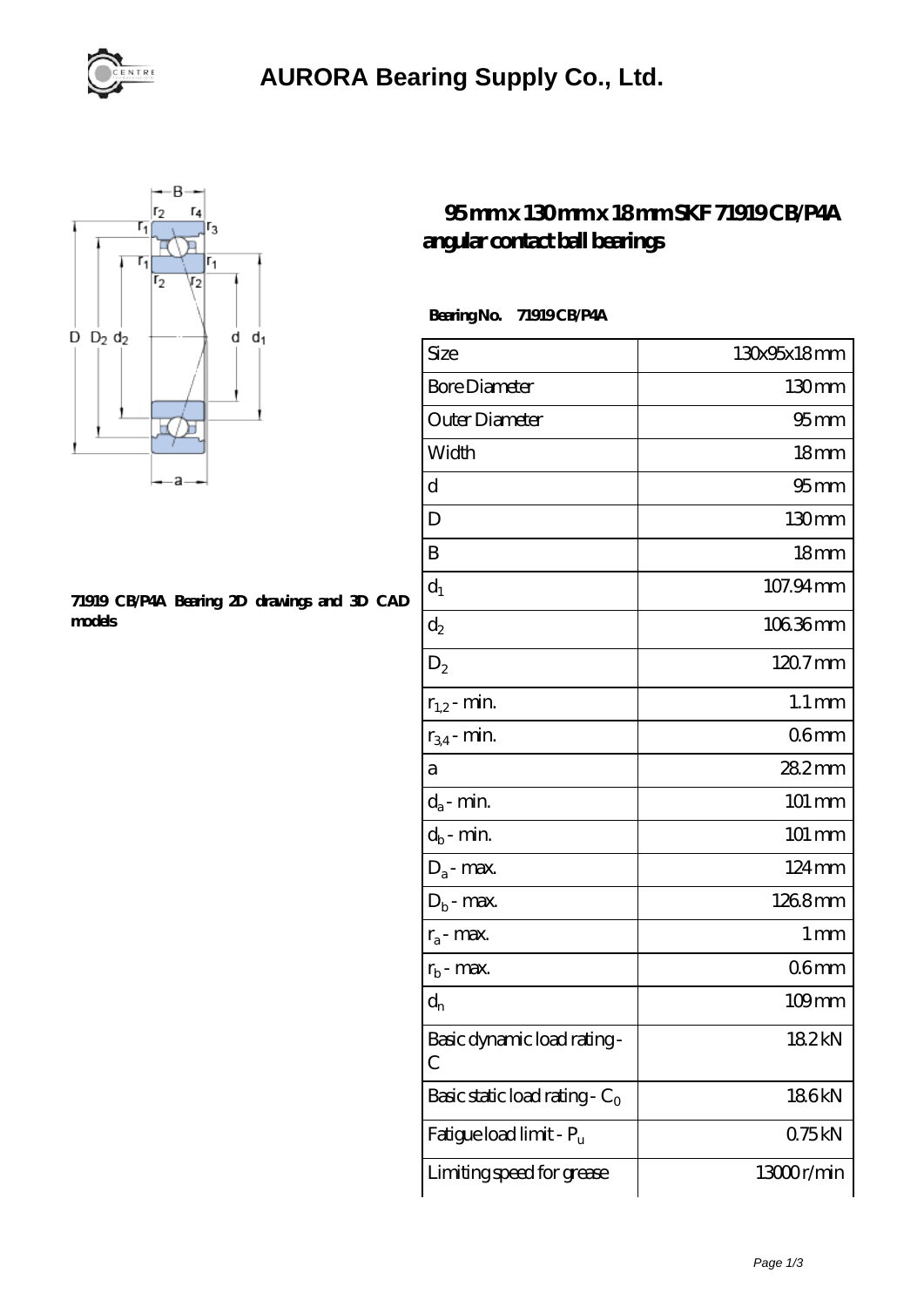

**[AURORA Bearing Supply Co., Ltd.](https://m.hndli.com)**

| lubrication                           |                     |
|---------------------------------------|---------------------|
| Limiting speed for oil<br>lubrication | 20000mm/min         |
| Ball - $D_w$                          | 7.144mm             |
| $Ball - z$                            | 38                  |
| $G_{ref}$                             | 7.5cm3              |
| Calculation factor - $f_0$            | 10                  |
| Preload class $A - G_A$               | 60N                 |
| Preload class $B - G_B$               | 120N                |
| Preload class $C - G_C$               | 360N                |
| Calculation factor - f                | 1.13                |
| Calculation factor - f                | 1                   |
| Calculation factor - $f_{2A}$         | 1                   |
| Calculation factor - f <sub>2B</sub>  | 1.02                |
| Calculation factor - $f_{\chi}$       | 1.07                |
| Calculation factor - f <sub>HC</sub>  | 1                   |
| Preload class A                       | 56N/micron          |
| Preload class B                       | 73N/micron          |
| Preload class C                       | 117N/micron         |
| $d_1$                                 | 107.94mm            |
| $d_2$                                 | 106.36mm            |
| $D_2$                                 | 120.7mm             |
| $r_{1,2}$ min.                        | $1.1 \,\mathrm{mm}$ |
| $r_{34}$ min.                         | 06 <sub>mm</sub>    |
| $d_a$ min.                            | 101 mm              |
| $d_b$ min.                            | 101 mm              |
| $D_a$ max.                            | 124mm               |
| $D_{\rm b}$ max.                      | 1268mm              |
| $r_a$ max.                            | 1 mm                |
| $r_{\rm b}$ max.                      | 06mm                |
| $d_{n}$                               | $109$ mm            |
|                                       |                     |